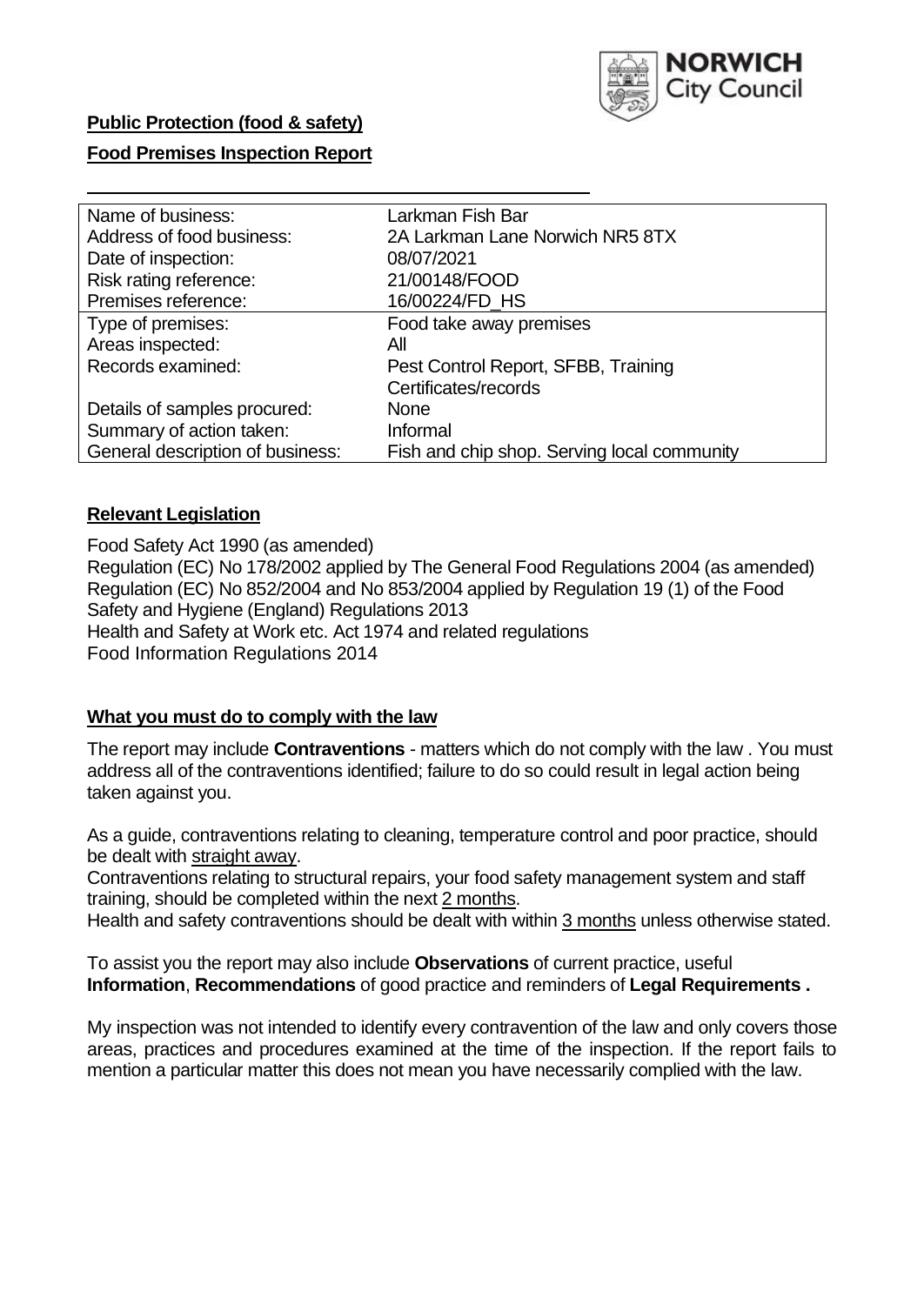# **FOOD SAFETY**

### **How we calculate your Food Hygiene Rating:**

 The food safety section has been divided into the three areas which you are scored against for the hygiene rating: 1. food hygiene and safety procedures, 2. structural requirements and 3. confidence in management/control procedures. Each section begins with a summary of what was observed and the score you have been given. Details of how these scores combine to produce your overall food hygiene rating are shown in the table.

| <b>Compliance Area</b>                     |          |    |           | <b>You Score</b> |                |    |           |    |                |  |  |
|--------------------------------------------|----------|----|-----------|------------------|----------------|----|-----------|----|----------------|--|--|
| <b>Food Hygiene and Safety</b>             |          |    |           | $\overline{0}$   | 5              | 10 | 15        | 20 | 25             |  |  |
| <b>Structure and Cleaning</b>              |          |    | $\Omega$  | 5.               | 10             | 15 | 20        | 25 |                |  |  |
| Confidence in management & control systems |          |    | $\Omega$  | 5                | 10             | 15 | 20        | 30 |                |  |  |
|                                            |          |    |           |                  |                |    |           |    |                |  |  |
| <b>Your Total score</b>                    | $0 - 15$ | 20 | $25 - 30$ |                  | $35 - 40$      |    | $45 - 50$ |    | > 50           |  |  |
| Your Worst score                           | 5.       | 10 | 10        |                  | 15             |    | 20        |    | $\blacksquare$ |  |  |
|                                            |          |    |           |                  |                |    |           |    |                |  |  |
| <b>Your Rating is</b>                      | 5        |    |           | 3                | $\overline{2}$ |    |           |    | $\overline{0}$ |  |  |

Your Food Hygiene Rating is 4 - a good standard



## **1. Food Hygiene and Safety**

 with legal requirements. You have safe food handling practices and procedures and all the Food hygiene standards are high. You demonstrated a very good standard of compliance necessary control measures to prevent cross-contamination are in place. Some minor contraventions require your attention. **(Score 5)** 

### Contamination risks

 with bacteria or allergens or its physical contamination with dirt, foreign objects or **Contravention** The following exposed food to the general risk of cross-contamination chemicals:

• uncovered food in freezers i.e. frozen burgers and pasties.

### Hand-washing

**Contravention** The following indicated that hand-washing was not suitably managed:

• the hot water was too hot for comfortable hand washing at dedicated wash hand basin and there was no plug to mix with cold water

### Personal Hygiene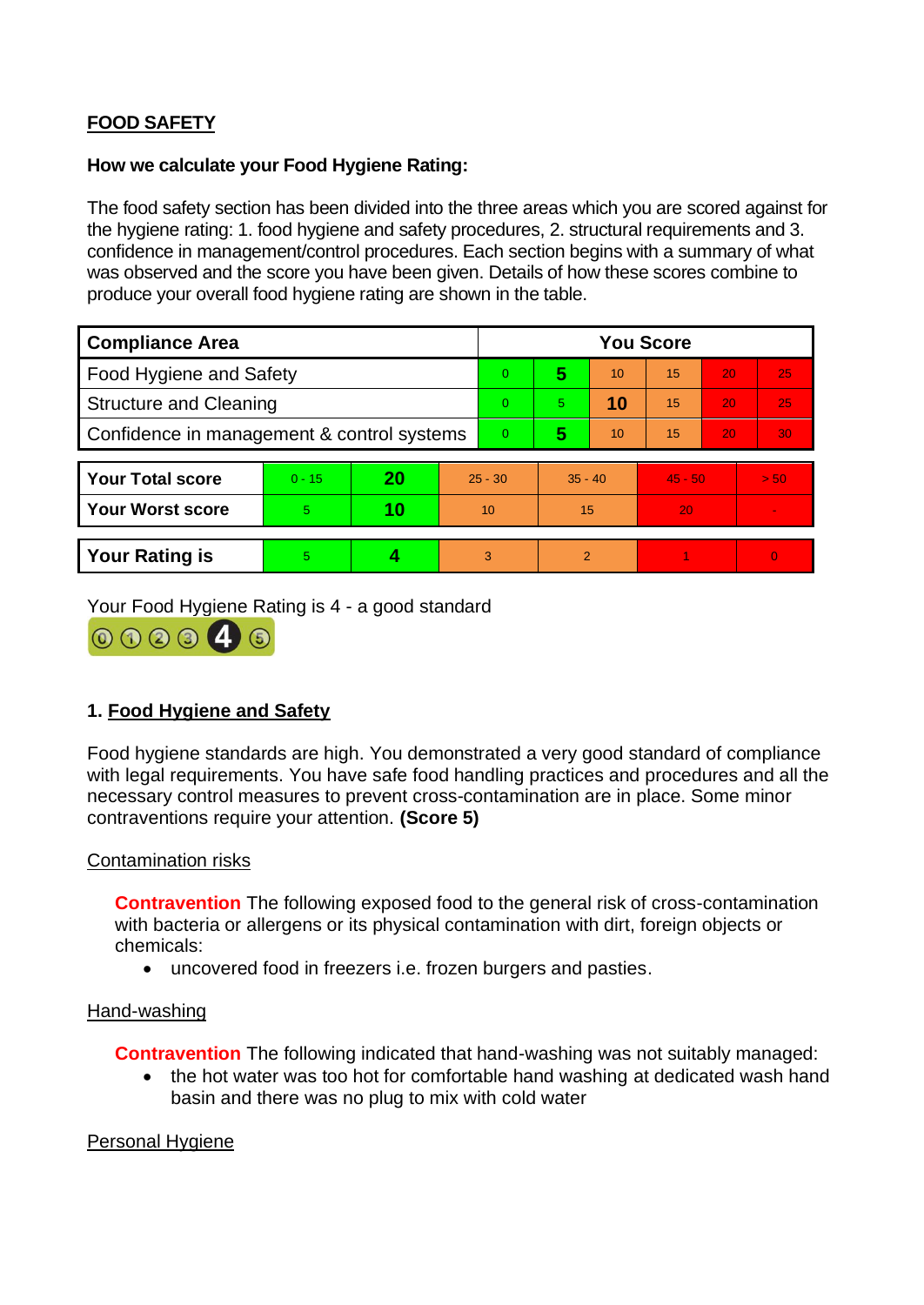**Observation** I was pleased to see that standards of personal hygiene were high.

# **2. Structure and Cleaning**

 satisfactory standard but there are some repairs and/or improvements which are required The structure facilities and standard of cleaning and maintenance are of a generally in order for you to comply with the law. Pest control and waste disposal provisions are adequate. The contraventions require your attention; although not critical to food safety they may become so if not addressed. **(Score 10)** 

### Cleaning of Structure

**Contravention** The following items were dirty and require more frequent and thorough cleaning:

- floor/wall junctions
- high level cleaning
- fly screens

**Contravention** The following items could not be effectively cleaned and must be covered or made non-absorbent:

- mdf or chipboard shelves
- floors
- unsealed wooden structures
- chipped dented wooden architrave
- door

## Pest Control

**Contravention** Pest proofing is inadequate particularly in the following areas:

- no fly screens to the windows
- the external doors

 activity on the premises. **Observation** You have a pest control contract in place and there is no evidence of pest

## **3. Confidence in Management**

 of compliance with the law. You have a good track record. There are some minor maintained. Your staff are suitably supervised and trained. You have a good track record. A food safety management system is in place and you demonstrate a very good standard contraventions which require your attention.Your records are appropriate and generally There are some minor contraventions which require your attention. **(Score 5)** 

### Proving Your Arrangements are Working Well/Training